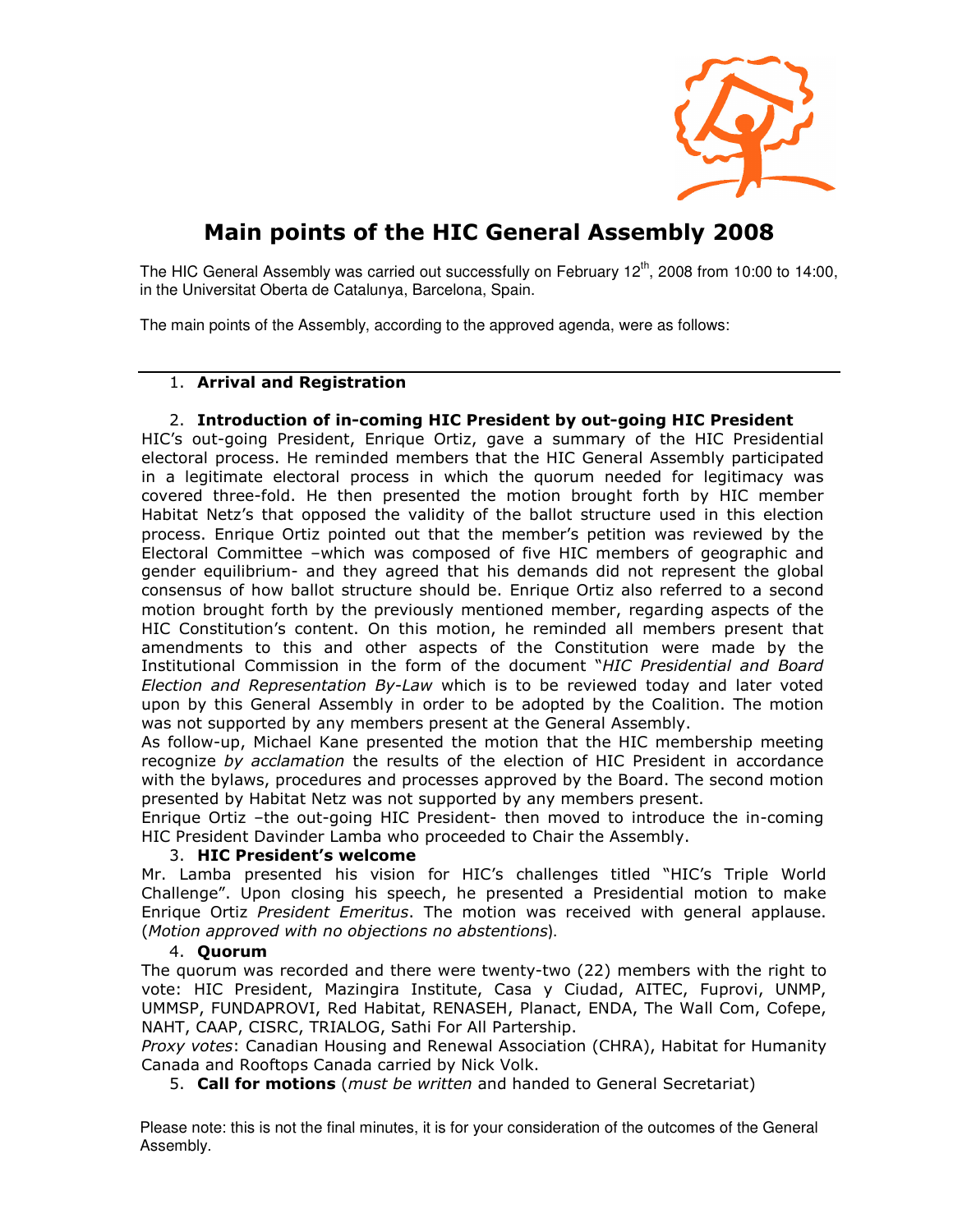

From Knut Unger (handed out to all members present and also shared on February 11<sup>th</sup> on HIC list serve):

- 1. Respect the HIC Constitution Elect a HIC President in Accordance with the Rules (not passed)
- 2. Role of the GA, the Board and the General Secretary
- 3. Electronic Assembly
- 4. HIC Congress
- 5. Develop a HIC political agenda by consultation with membership
- 6. Improved structure for the global HIC management and operation
- 7. Improve horizontal communication among HIC members and organization's media
- 8. Commission for HIC renewal

From Leonardo Pesina and Enrique Ortiz:

9. Moción de apoyo a candidaturas para la relatoría especial sobre el derecho a la vivienda adecuada de Naciones Unidas. La Asamblea General de HIC, después de conocer las tres candidaturas al puesto, decidió reconocer la calidad de las candidatas Raquel Rolnik y Leilani Farah por su esperanza y su trabajo comprometido con los derechos vinculados al hábitat principalmente de aquellos que sufren más las consecuencias de violaciones diversas de derechos humanos a la vivienda y a la carencia de políticas públicas que permitan efectividad.

Raquel Rolnik presenta las mejores condiciones para el cargo debido a su origen en Brasil, país del sur, su compromiso con los procesos sociales y sus habilidades lingüisticas. También reconocemos el trabajo comprometido de Leilani Farah con los temas de derecho a la vivienda y al hábitat. Solicitamos que la Asamblea General de HIC instruya a la Secretaría General para elaborar una carta en este sentido a los organismos correspondientes.

## 6. **Approval Agenda**

Agenda was seconded by Enrique Ortiz and Katherine Coit (no objections, no abstentions)

## 7. **Approval of Nairobi General Assembly Minutes 2007**

Katherine Coit, Shivani Bhardwaj, Rabial Mallick, Issa Samandar all commented that the content was accurate. Motion was placed by Issa Samandar to approve the document and it seconded by Katherine. (*Motion approved with no objections no abstentions*).

## 8. **HIC Global Report 2007**

The Chair turned the floor over to the General Secretariat who explained that during the second day of the HIC Board Meetings, a Commission was created to review the content of the draft of the Annual Report in order to determine the best way to create the final version considering format, content and target audience.

#### 9. **Financial Statement 2007**

The Chair then turned the floor over to the Treasurer who reviewed the content of the statement with the General Assembly for over an hour. The conversation touched on format issues and standardization concerns. Present at the meeting were Misereor representatives who proposed solutions for these concerns. The General Secretary informed that the publication of the annual report 2007 will include an integrated financial balance and the budget 2008 of four HIC structures (President, HIC-AL, HLRN

Please note: this is not the final minutes, it is for your consideration of the outcomes of the General Assembly.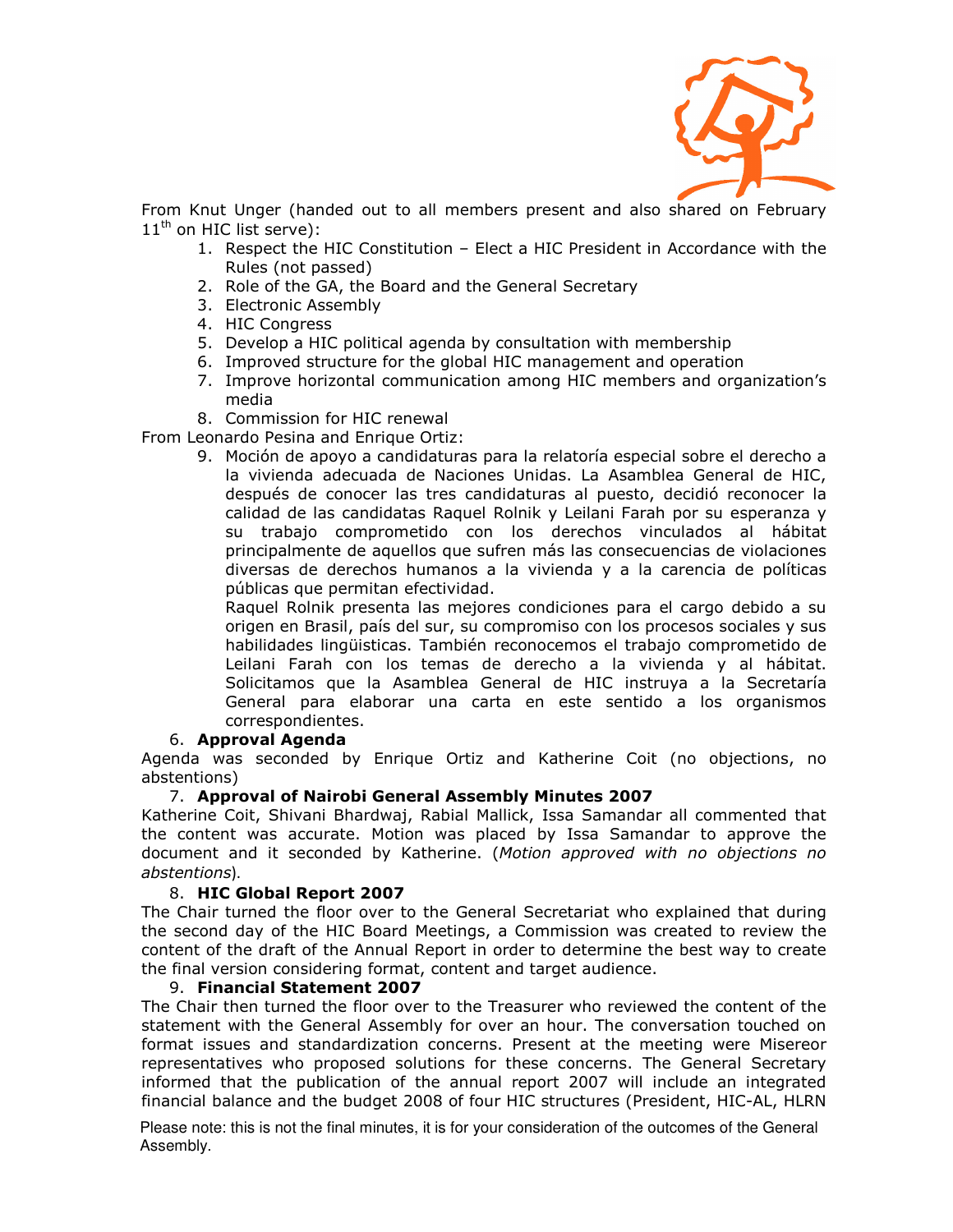

and GS).

#### 10. **Adoption of HIC presidential and board election and Representation Bylaw**

The Chair turned the floor to Joseph Schechla in his quality of spokesperson to the Institutional Commission to explain the different changes proposed to the document "*Guidelines for Elections of HIC President and Representatives to the Board*". The document was approved by the Board in Cairo 2005 with the objective of motioning it to become a By-Law once the Board reviewed it extensively. Thus, the HIC Institutional Commission made the final revisions to the document and motioned it as "*HIC Presidential and Board Election and Representation By-Law*".

The official translations of this By-Law will be worked upon in the coming weeks.

There were amendments to the document proposed by Michael Kane and Klaus Teschner to the definition of *General Assembly*, which was motioned as follows: *For the purpose of this By-law, the term "General Assembly" refers to all members of the Coalition eligible to attend General Assembly meetings and participate in elections, in accordance with the Constitution and this By-law.*

This motion was seconded by Kath Coit and Michael Kane. (Motion approved with no objections no abstentions).

Other amendments regarded the format of the registry of payment of HIC Dues: Anelise Melendez motioned that the date of the first payment of a member's fee is the renewal date for their fee. Motion seconded by Michael Kane. (*Motion approved with no objections no abstentions*).

Finally, the new By-Laws were submitted to approval –with the amendments previously mentioned- to the General Assembly. Twenty-two (22) votes were caste in favor, No abstentions, no against). Thus the motion was approved unanimously. (*Motion approved with no objections no abstentions*).

## 11. **Report of the Strategic Workshop 2008**

The Chair turned the floor over to the General Secretariat who explained that during the last two days (February the  $10^{th}$  and  $11^{th}$ ) the HIC Board and HIC members present have worked on reviewing the HIC strategic lines and subsequently the development of an operational plan. Different *working groups* were created to work on each of the following strategic topics: (1) social production of habitat, (2) housing and land rights, (3) gender, (4) environment, (5) privatization, (6) conflicts. At the same time, two other commissions worked on (a) institutional matters and on (b) the alliance building process.

## 11. **Deliberation on motions**

Hans Van Putten, *President Emeritus*, commented that Habitat Netz's proposals were made with the well being of the organization in mind and therefore should be considered. However he states that they are too long to discuss properly and it may be the Executive Committee who would best reach these conclusions since the Coalition is already working on each one of these issues as the implementation of the HIC evaluation's recommendations.

Leonardo Pessina requested that since the motion on the Special Rapporteur is not related to organizational issues, it could be taken into consideration on the floor.

Please note: this is not the final minutes, it is for your consideration of the outcomes of the General Assembly. Enrique Ortiz seconded both suggestions and motioned to have the Executive Committee review Habitat Netz's motions and, due to the urgency of the Special Rapporteur motion, for it to be taken into consideration within the General Assembly